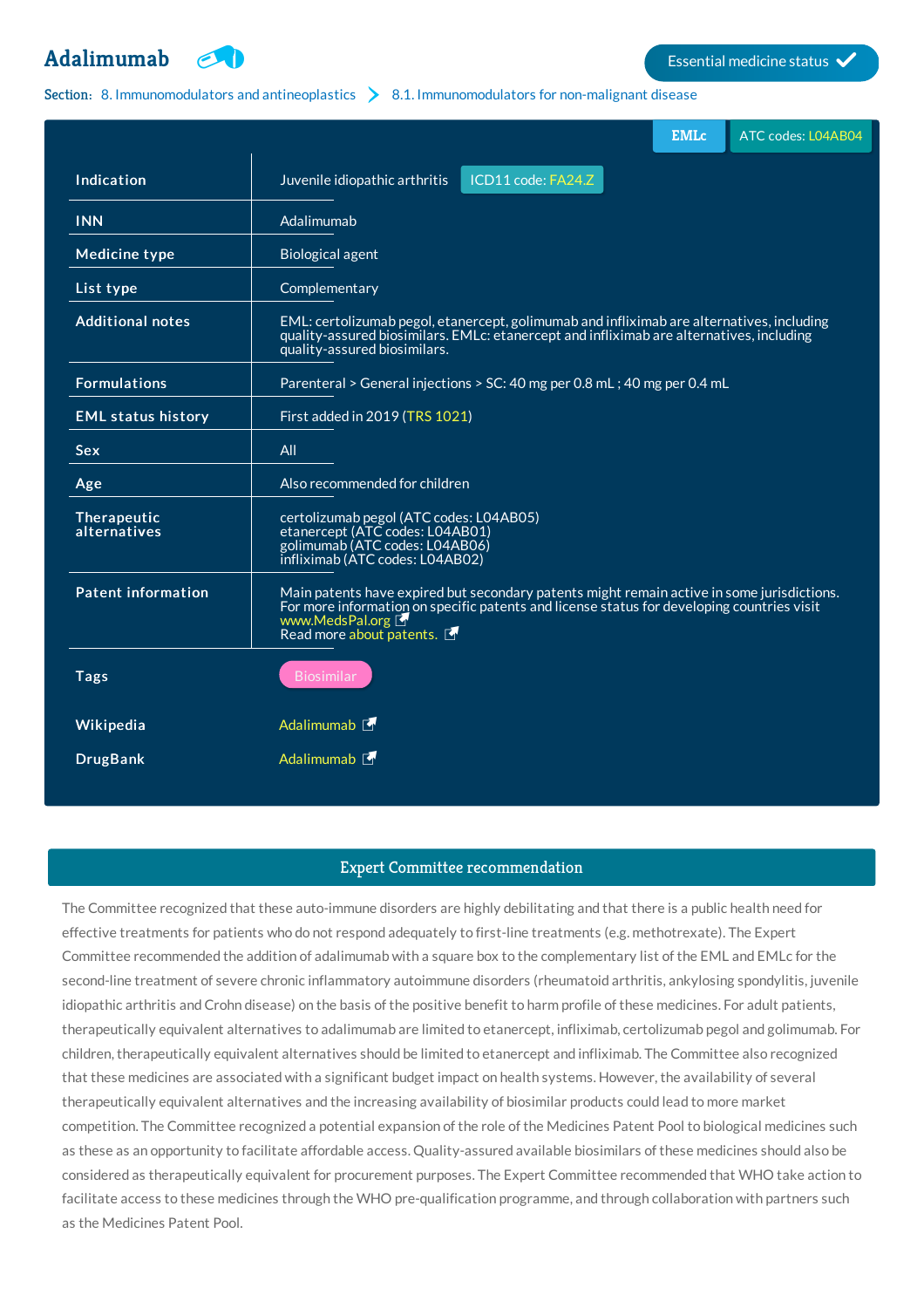### Background

The application requested the addition of anti-tumour necrosis factor (TNF) biologic medicines etanercept, infliximab and adalimumab (and biosimilars) to the EML and EMLc and of certolizumab pegol and golimumab to the EML for the treatment of severe chronic inflammatory autoimmune disorders: rheumatoid arthritis, ankylosing spondylitis, juvenile idiopathic arthritis and Crohn disease. Anti-TNF biologic medicines had not previously been considered for inclusion on the Model Lists.

# Public health relevance

Rheumatoid arthritis (RA) is a chronic autoimmune disease that can affect multiple joints, connective tissues, muscles, tendons and fibrous tissues. It is a chronic disabling condition causing severe pain and deformity. The global prevalence of RA in 2017 was 0.27%. Countries from all income levels are affected (1). Ankylosing spondylitis (AS) is a type of chronic inflammatory arthritis that primarily affects the spine and sacroiliac joints and ligaments. Individuals with AS have increased risk for developing articular and extra-articular manifestations that further compound the negative health outcomes and prognosis (2). The pooled global prevalence of AS has been estimated at 0.18%, with the highest prevalence seen in Europe, North America (3) and in individuals who are human leukocyte antigen (HLA)-B27 positive with a family member with the disease (4). Juvenile idiopathic arthritis (JIA) is the most common rheumatic disease affecting children under the age of 16 years. There are limited epidemiological data for JIA, likely due to lack of standard diagnostic criteria (5, 6). However, recent estimates indicate that the prevalence varies from 3.8 to 400/100 000 and after directly standardizing for age and gender, the pooled prevalence is 70.2 [62.9 to 78.1]/100 000 (6). Crohn disease is a chronic autoimmune disorder characterized by severe inflammation of any part of the gastrointestinal tract, but most commonly occurs in the lower part of the small intestine and the colon. Crohn disease is a lifelong systemic condition with deliberating symptoms that negatively affect an individual's quality of life. Most people will need surgery and/or drug treatment. As such, it is associated with high morbidity, mortality, and substantial costs to the health care system. Although the incidence is the highest in western nations, it is greatly accelerating in Asia, South America and Africa (7). The overall burden of Crohn disease remains high with prevalence exceeding 0.3% in North America, Oceania, and many countries in Europe (7). The prevalence has especially risen in the paediatric population in the past 15 years (8).

### **Benefits**

Early RA A systematic review of 16 RCTs (6908 participants) compared anti-TNF biologics to conventional synthetic disease modifying anti-rheumatic drugs (csDMARD) as monotherapy (n=13) or combination therapy (n=3). One RCT compared TNF and non-TNF biologic therapies. The majority of the included studies were rated as medium risk of bias (ROB) (9). Overall, the results of a network meta-analysis revealed that when antiTNF biologics were combined with methotrexate (MTX), patients achieved higher response rates (as measured by ACR50 (50% change in RA activity measures)) compared to MTX alone: ETN + MTX relative risk (RR) 1.49, 95%CI 1.27 to 1.74; moderate strength of evidence; ADA + MTX RR 1.35, 95%CI 1.15 to 1.59; low strength of evidence; CZP + MTX RR 1.20, 95%CI 1.04 to 1.38; low strength of evidence; IFX + MTX RR 1.57, 95%CI 1.30 to 1.88; insufficient strength of evidence (9). Results also indicated that the combination of anti-TNF biologics plus MTX were favoured in comparison to biologic monotherapy. The ACR50 response rate was significantly higher for ADA + MTX than ADA monotherapy (RR 1.52, 95%CI 1.28 to 1.80; moderate evidence) and ETN + MTX than ETN monotherapy (RR 1.57, 95%CI 1.23 to 2.02)(9). Anti-TNF combinations were also associated with benefits compared to MTX monotherapy for the outcome measures of remission, radiographic changes or functional capacity (9). Advanced RA A systematic review of 98 RCTs evaluated the comparative efficacy of different treatment options for advanced RA. Of these, 61 studies were included to determine the efficacy of anti-TNF biologics. Of the 88 studies assessed for risk of bias, half were judged to have a high ROB and only 10 were considered to have a low ROB overall; the rest (39%) had an unclear ROB overall (10). ETN + MTX (odds ratio (OR) 3.95, 95% credible interval (CrI) 2.29 to 7.51), IFX+ MTX (OR 3.00, 95%CrI 1.78 to 5.08), ADA+ MTX (OR 3.99, 95%CrI 2.84 to 5.62), CZP + MTX (OR 5.35, 95%CrI 3.42 to 8.67) and GOL + MTX (OR intravenous (IV) 2.90, 95%CrI 1.21 to 7.12; OR subcutaneous (SC) 6.00, 95%CrI 3.27 to 11.35) all produced greater ACR 50 responses when compared to MTX monotherapy. Anti-TNF biologics in combination with MTX were also associated with greater odds of achieving ACR 50 response compared to MTX in combination with another conventional synthetic disease-modifying antirheumatic drug (csDMARD). With the exception of Infliximab, all the anti-TNF biologics in combination with MTX produced a comparable ACR 50 response to csDMARD triple therapy (10). There were no significant differences in radiographic progression for any anti-TNFs in combination with MTX compared to csDMARD double or triple therapy. There were statistically significant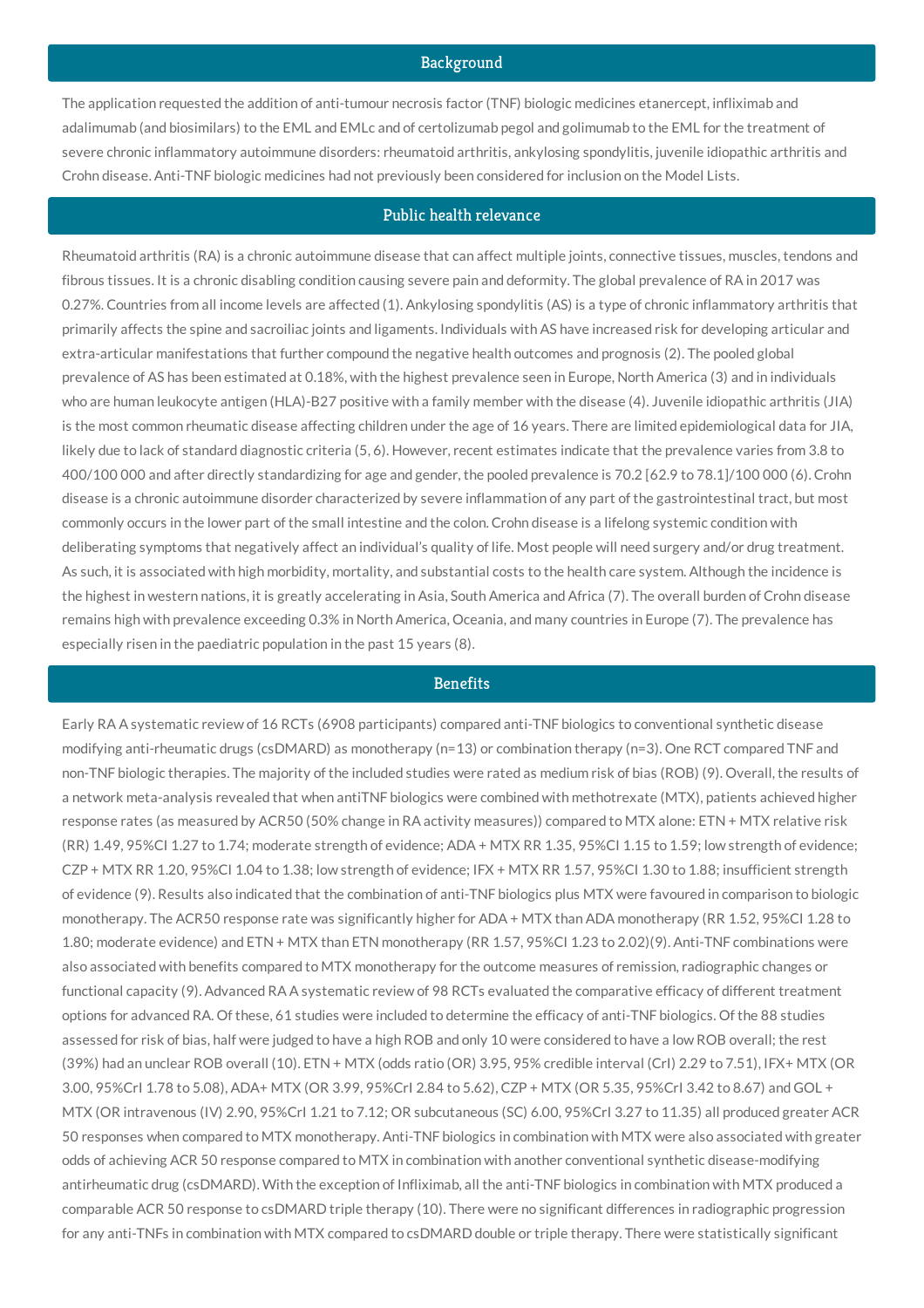higher odds of achieving remission among those who were treated with anti-TNF biologics in combination with MTX compared to MTX. Anti-TNF biologics in combination with MTX also produced more favourable odds of remission compared to a csDMARD plus MTX (10). CZP + MTX, achieved a statistically significant improvement in the DAS28 (Disease Activity Score 28) compared to MTX monotherapy. IFX, ADA, CZP and GOL (IV and SC) all in combination with MTX produced a significantly lower disability score and higher physical health-related quality of life scores compared to MTX monotherapy. Intravenous GOL and CZP both in combination with MTX produced higher mental health-related quality of life than MTX. Patients treated with ETN, ADA or CZP all in combination with MTX had lower pain scores than MTX monotherapy. CZP + MTX produced a significantly lower fatigue score than MTX monotherapy (10). Ankylosing spondylitis A systematic review of 21 short-term RCTs involving 3308 participants assessed the benefits and harms of anti-TNF biologics in comparison with placebo, other drugs or usual care in the treatment of AS. Most included studies had low or unclear risk of bias (4). Patients receiving anti-TNF biologics were found to be three to four times more likely to achieve an Assessment in SpondyloArthritis International Society (ASAS) 40 response by six months compared to placebo (ETN RR 3.31, 95%CrI 2.38 to 4.53; IFX RR 4.07, 95%CrI 2.80 to 5.74; ADA RR 3.53, 95%CrI 2.49 to 4.91; GOL RR 2.90, 95%CrI 1.90 to 4.23) (high strength of evidence). The number needed-to-treat (NNT) to receive this response ranged from 3 to 5. No significant difference was found for ASAS 40 response between the anti-TNF biologics (4). Moderate strength evidence found that patients receiving anti-TNF biologics were also significantly more likely than placebo to achieve ASAS partial remission. The NNT to detect a minimally clinically important difference of 0.7 points for physical functioning ranged from 2 to 4. There was high strength evidence that ETN, IFX, ADA and GOL all had significantly lower BASFI (Bath Ankylosing Spondylitis Functional Index) scores compared to placebo. Low to moderate strength evidence suggested that anti-TNF biologics have a small impact on reducing spinal inflammation, however the clinical relevance of this was not clear (4). Juvenile idiopathic arthritis A systematic review of 100 full-text articles and conference abstracts (67 RCTs) evaluating the efficacy and safety of interventions for JIA included eight RCTs comparing anti-TNF biologics (11). This review found that patients receiving ETN 0.4 mg/kg were more likely to maintain a disease response measured by the American College of Rheumatology (ACR) Pediatric (PEDI) 30 compared to patients receiving placebo (RR 1.91, 95%CrI 1.28 to 2.59). No other anti-TNF biologics showed statistically significant differences compared to placebo for this outcome. There were no significant differences between anti-TNF biologics and methotrexate in combination with placebo. Indirect estimates of the head-to-head comparisons of anti-TNF biologics did not demonstrate statistically significant differences (11). The number of active joints decreased for 0.2 mg/kg and 0.4 mg/kg ETN (mean difference (MD) −11.23, 95%CrI −18.16 to −4.59 and MD −11.01, 95% CrI −14.59 to −7.52, respectively) and the number of joints with limited range of motion decreased for 0.4 mg/kg ETN only (MD −5.15, CrI −9.5 to −0.8) (11). Crohn disease A systematic review comparing the efficacy of therapies for induction and maintenance of remission in adult patients with Crohn disease included 15 trials involving anti-TNF therapies (IFX: one for induction and two for maintenance; ADA: four for induction and three for maintenance; CZP: four for induction and one for maintenance) and five additional studies evaluating combination therapies with IFX (12). All but one study assessed remission using the Crohn Disease Activity Index (CDAI) less than 150. Most of the included studies were assessed to have unclear risk of bias. Other limitations of this study have been identified in the literature that may limit the applicability of the results (13). However, additional network meta-analyses have found similar effectiveness of anti-TNFs against placebo in the induction and maintenance of remission for Crohn disease even after accounting for these differences (14–16). Compared to placebo, IFX (odds ratio (OR) 2.8, 95%CrI 1.4 to 7.2), IFX plus azathioprine (OR 4.3, 95%CrI 2.0 to 9.8) and ADA (OR 2.9, 95%CrI 1.6 to 5.5) all had over 99% probability of being superior at inducing remission in Crohn patients. These same drugs also proved to be superior to azathioprine/6-mercaptopurine (OR 2.3, 95%CrI 1.3 to 5.0, OR 3.4, 95%CrI 1.9 to 6.3, and OR 3.4, 95%CrI 1.9 to 6.3). IFX plus azathioprine was 2.7 times more likely to induce remission compared to methotrexate (95%CrI 1.9 to 6.3). IFX + azathioprine (OR 3.1, 95%CrI 1.4 to 7.7) and ADA (OR 2.1, 95%CrI 1.0 to 4.6) were found to be superior to CZP for inducing remission (12). For maintenance of remission, IFX (OR 2.8, 95%CrI 1.8 to 4.5), IFX plus azathioprine (OR 5.2, 95%CrI 2.8 to 11), ADA (OR 5.1, 95%CrI 3.3 to 8.1) and CZP (OR 2.0, 95%CrI 1.4 to 3.0) all had over 99% probability of being superior to placebo. ADA (OR 2.9, 95%CrI 1.6 to 5.1), IFX (OR 1.6, 95%CrI 1.0 to 2.5) and IFX plus azathioprine (OR 3.0, 95%CrI 1.7 to 5.5) all had greater odds at achieving maintenance of remission compared to azathioprine/6-mercaptopurine). IFX + azathioprine (OR 2.6, 95%CrI 1.3 to 6.0) and ADA (OR 2.5, 95%CrI 1.4 to 4.6) were found to be superior to CZP for maintenance of remission. IFX plus azathioprine was superior to IFX monotherapy for maintenance of remission (OR 1.8, 95%CrI 1.0 to 3.8) (12). A systematic review comparing efficacy of pharmacologic interventions for preventing relapse of Crohn disease after surgery found that anti-TNF monotherapy was the most effective therapy for post-operative prophylaxis, with large effect sizes relative to all other strategies including antibiotics, immunomodulator monotherapy, immunomodulators with antibiotics, budesonide (clinical relapse: RR, 0.02 to 0.20; endoscopic relapse: RR, 0.005 to 0.04) (17).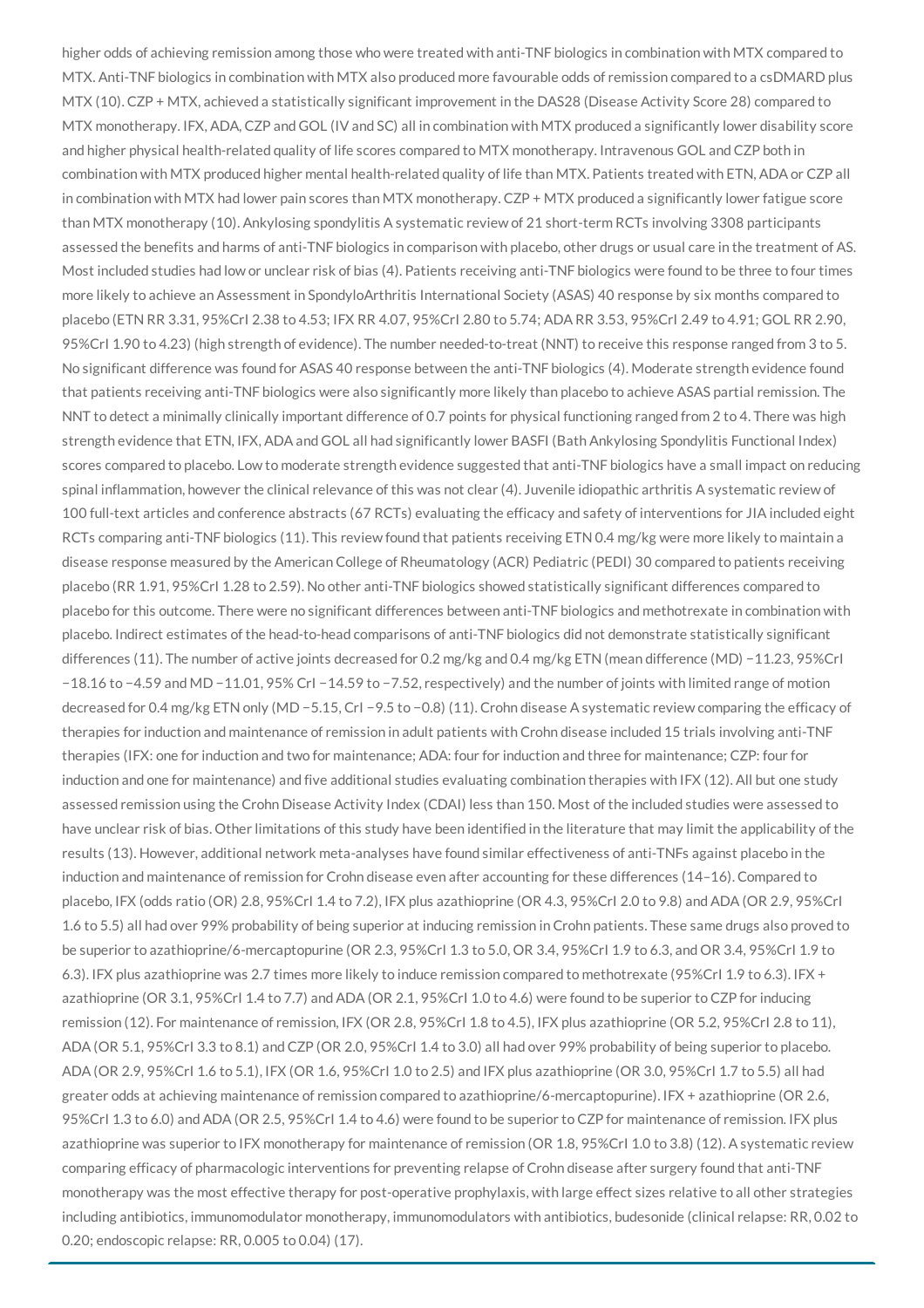## **Harms**

Uncommon yet serious adverse events for anti-TNF biologics include serious infection, malignancy and lymphoma, neurologic effects and cardiac failure. A 2011 Cochrane Systematic Review assessed the potential adverse effects of anti-TNF biologics: etanercept (39 RCTs), infliximab (40 RCTs), adalimumab (22 RCTs), certolizumab pegol (six RCTs) and golimumab (eight RCTs) alone or in combination with other therapies. This review found that compared to control, CZP was associated with a higher odds of serious adverse effects (OR 1.57, 95%CI 1.06 to 2.32) and serious infections (OR 4.75, 95%CI 1.52 to 18.45) and IFX was associated with higher odds of total adverse events (OR 1.55, 95%CI 1.01 to 2.35) and withdrawals due to adverse events (OR 2.34, 95%CI 1.40 to 4.14) (18). Early RA The network meta-analysis for early RA found no significant differences in serious adverse events or discontinuations attributable to adverse events between MTX monotherapy and any of the anti-TNF biologics (low strength of evidence). IFX + MTX also did not differ from csDMARD combination therapies (low strength of evidence). Anti-TNF therapy with a csDMARD did not differ significantly in serious adverse events or discontinuations attributable to adverse events compared to TNF biologic monotherapy (moderate strength of evidence) (9). Advanced RA The systematic review for advanced RA found that there were no significant differences in serious adverse events or withdrawals attributable to adverse events between the anti-TNF biologics in combination with MTX and MTX monotherapy. ETN + MTX had lower odds of withdrawals attributable to adverse events compared to a csDMARD in combination with MTX (OR 0.33, 95%CrI 0.11 to 0.89). There was insufficient evidence to detect any differences in antiTNF treatment comparisons for mortality, serious infections, tuberculosis, cancer, leukaemia, lymphoma, congestive heart failure, major adverse cardiac events and herpes zoster. A pairwise meta-analysis found no statistically significant difference in mortality for IFX + MTX and MTX monotherapy. Additional pairwise meta-analyses found that there were no differences in serious infections for patients treated with the ETN, IFX or GOL (plus MTX) versus MTX alone. There was insufficient evidence for this outcome for ADA + MTX. A pooled estimate from two trials comparing ETN monotherapy and MTX combination therapy, found that were no significant differences in cancer, and a pairwise meta-analysis found no significant differences between IFX + MTX and MTX groups (10). Ankylosing spondylitis Pooled results for all anti-TNF biologics demonstrated a moderate level of evidence that there is an increased risk of withdrawals due to adverse events compared to placebo (Peto OR 2.44, 95%CI 1.26 to 4.72), with an absolute increase of 1% (95%CI 0% to 2%). There was no difference in risk for serious adverse events (Peto OR 1.45, 95%CI 0.85 to 2.48). ETN (25 and 50 mg) was the only anti-TNF biologic that had an individual increase in withdrawals due to adverse events versus placebo (RR 3.65, 95%CI 1.27 to 11.79) with an absolute increased harm of 2% (95%CrI 0.2% to 8%). The effect of ETN compared to placebo for serious adverse events was uncertain. There was uncertainty reported for adverse effects or withdrawals due to adverse effects between either ADA, GOL or IFX and placebo. The strength of evidence was moderate for all safety outcomes (4). Juvenile idiopathic arthritis The systematic review for JIA found that biologics were safe in short-term use among both polyarticular course and active systemic patients. For polyarticular course, one RCT found that no serious adverse effects or withdrawals due to adverse effects occurred for high or low doses of ETN. Another RCT found no withdrawals due to adverse events occurred for ADA with or without methotrexate and few withdrawals due to adverse events (11). Crohn disease IFX + azathioprine (OR 0.27, 95%CrI 0.08 to 0.72) and ADA monotherapy (OR 0.43, 95%CrI 0.26 to 0.69) were associated with significantly lower odds of total withdrawals compared to placebo. Similarly, IFX + azathioprine was associated with significantly lower odds of total withdrawals compared to Azathioprine/6-mercaptopurine (OR 0.39, 95%CrI 0.14 to 0.98) and methotrexate (OR 0.29, 95%CrI 0.07 to 0.93) (12). For withdrawals due to adverse events, IFX (OR 2.7, 95%CrI 1.6 to 4.7) and IFX + azathioprine (OR 3.2, 95%CrI 1.6–6.1) had significantly greater odds of withdrawals due to adverse events compared to placebo. Adalimumab had over a 99% probability of having less withdrawals due to adverse events than placebo (OR 0.48, 95%CrI 0.31 to 0.74). CZP (OR 0.23, 95%CrI 0.13 to 0.40) and ADA (OR 0.12, 95%CrI 0.06 to 0.24) had significantly less odds of withdrawals due to adverse events compared to azathioprine/6-mercaptopurine and methotrexate (CZP: OR 0.07, 95%CrI 0.01 to 0.28 and ADA: OR 0.04, 95%CrI 0.00 to 0.16). Infliximab monotherapy had significantly lower odds of withdrawals due to adverse events compared to methotrexate (OR 0.21, 95%CrI 0.02 to 0.93) (12). Anti-TNF comparisons indicated that ADA (OR 0.0, 95%CrI 0.24 to 0.96) and IFX + azathioprine (OR 0.32, 95%CrI 0.09 to 0.94) have significantly lower odds of total withdrawals than CZP. ADA had lower odds of withdrawals due to adverse events than CZP (OR 0.55, 95%CrI 0.32 to 0.93) and IFX (OR 0.18, 95%CrI 0.09 to 0.34). IFX + azathioprine (OR 3.6, 95%CrI 1.7 to 7.5) and IFX monotherapy (OR 3.1, 95%CrI 1.7 to 5.8) had significantly greater odds of withdrawals due to adverse events than CZP. IFX + azathioprine also had greater odds than ADA of withdrawals due to adverse events (OR 6.5, 95%CrI 3.0 to 14) (12).

Cost / cost effectiveness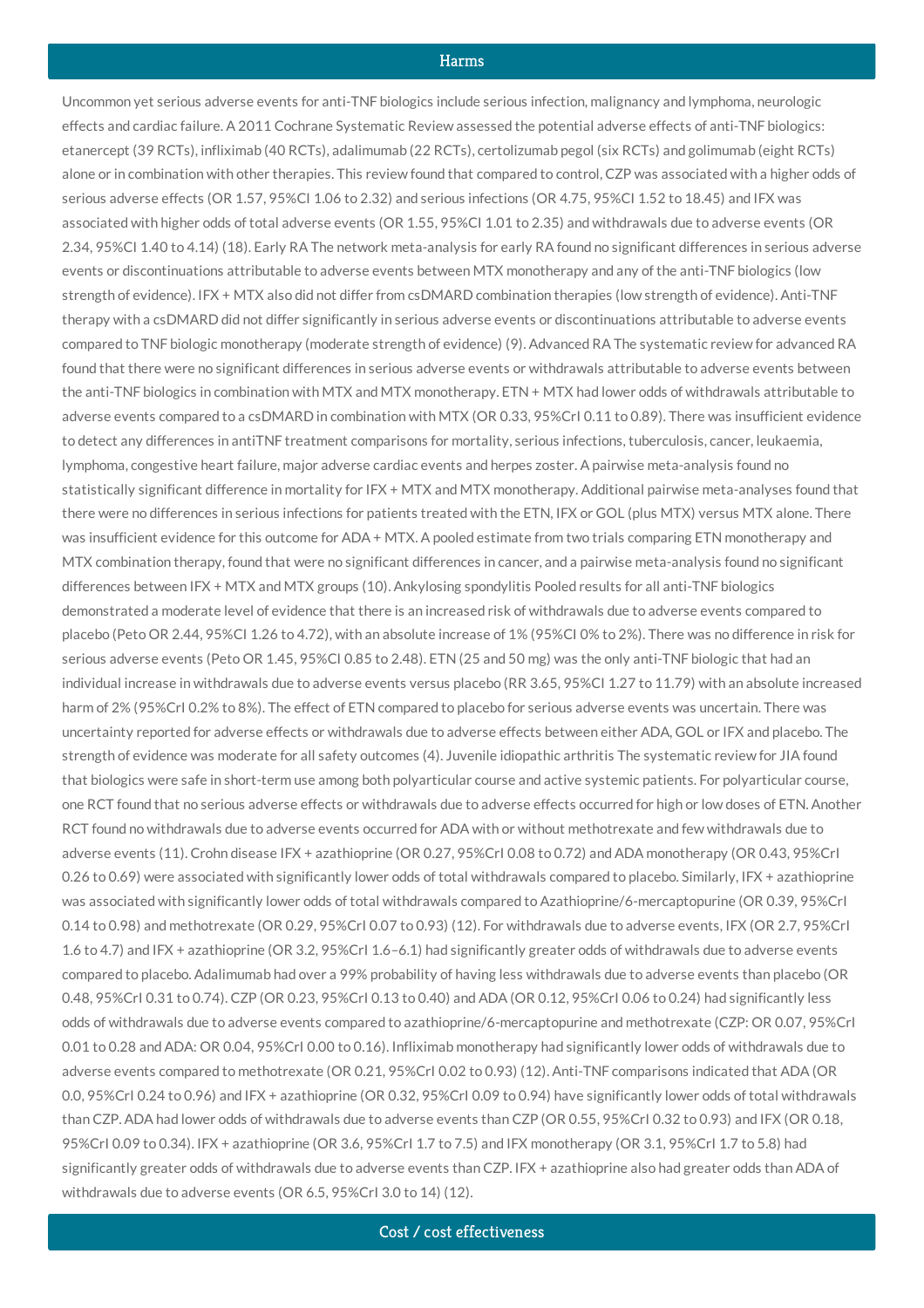The application presented details of available information on drug costs for the anti-TNF biologics from Australia, Canada, the United Kingdom and the United States. These medicines are associated with a significant budget impact to health systems due to both price and volume of use. In addition, the application identified and summarized the findings numerous economic evaluations conducted primarily in Canada, the United Kingdom and the United States involving anti-TNF biologics for the indications proposed for EML listing (19–35).

# WHO guidelines

None available.

## Availability

These medicines have wide marketing approval globally. Biosimilars are available for ETN, IFX and ADA

## Other considerations

The Committee noted that most of the evidence presented in the application comes from countries with low levels of tuberculosis

and/or hepatitis B infection. Reactivation of latent tuberculosis infection and hepatitis B in patients receiving anti-TNF biologics

has been reported (36, 37), and this risk should be taken into consideration when anti-TNF biologics are considered in settings

where there is a higher burden of TB and hepatitis B

1. GBD Results Tool | GHDx. 2018 [website]. Seattle: Institute for Health Metrics and Evaluation, University of Washington; 2018. (http://ghdx.healthdata.org/gbd-results-tool, accessed 29 September 2019). 2. Stolwijk C, van Tubergen A, Castillo-Ortiz JD, Boonen A. Prevalence of extra-articular manifestations in patients with ankylosing spondylitis: a systematic review and meta-analysis. Ann Rheum Dis. 2015;74(1):65–73. 3. Stolwijk C, van Onna M, Boonen A, van Tubergen A. Global Prevalence of Spondyloarthritis: A Systematic Review and Meta-Regression Analysis. Arthritis Care Res (Hoboken). 2016;68(9): 1320–31. 4. Maxwell LJ, Zochling J, Boonen A, Singh JA, Veras MM, Tanjong Ghogomu E et al. TNF-alpha inhibitors for ankylosing spondylitis. Cochrane Database Syst Rev. 2015(4):CD005468. 5. Manners PJ, Bower C. Worldwide prevalence of juvenile arthritis why does it vary so much? J Rheumatol. 2002;29(7):1520–30. 6. Thierry S, Fautrel B, Lemelle I, Guillemin F. Prevalence and incidence of juvenile idiopathic arthritis: a systematic review. Joint Bone Spine. 2014;81(2):112–7. 7. Ng SC, Shi HY, Hamidi N, Underwood FE, Tang W, Benchimol EI et al. Worldwide incidence and prevalence of inflammatory bowel disease in the 21st century: a systematic review of populationbased studies. Lancet. 2018;390(1 0114):2769–78. 8. Benchimol EI, Bernstein CN, Bitton A, Carroll MW, Singh H, Otley AR et al. Trends in Epidemiology of Pediatric Inflammatory Bowel Disease in Canada: Distributed Network Analysis of Multiple Population-Based Provincial Health Administrative Databases. Am J Gastroenterol. 2017;112(7):1120–34. 9. Donahue KE, Gartlehner G, Schulman ER, Jonas B, Coker-Schwimmer E, Patel SV et al. AHRQ Comparative Effectiveness Reviews. Drug Therapy for Early Rheumatoid Arthritis: A Systematic Review Update. Rockville: Agency for Healthcare Research and Quality (US); 2018. 10. Wells GA, Smith C, Hossain A, Karsh J, Singh J, Hazlewood G et al. CADTH Health Technology Assessments. Drugs for the Management of Rheumatoid Arthritis: Clinical Evaluation. Ottawa: Canadian Agency for Drugs and Technologies in Health; 2018. 11. Smith C. Efficacy and Safety of Pharmacological and Non-Pharmacological Interventions in Juvenile Idiopathic Arthritis: A Series of Systematic Reviews and Network Meta-Analyses (Doctoral dissertation). Ottawa: Université d'Ottawa/University of Ottawa; 2017. Available from https://ruor. uottawa.ca/bitstream/10393/35744/1/Smith\_Christine\_2017\_thesis.pdf, accessed 29 September 2019. 12. Hazlewood GS, Rezaie A, Borman M, Panaccione R, Ghosh S, Seow CH et al. Comparative effectiveness of immunosuppressants and biologics for inducing and maintaining remission in Crohn's disease: a network meta-analysis. Gastroenterology. 2015;148(2):344-54.e5; quiz e14–5. 13. Bonovas S, Moja L, Danese S. In the Presence of Conceptual Heterogeneity, Results of Network Meta-analysis Comparing Therapies in Crohn's Disease Need to Be Interpreted With Caution. Gastroenterology. 2015;148(7):1483–4. 14. Singh S, Fumery M, Sandborn WJ. Systematic review and network meta-analysis: first- and secondline biologic therapies for mode rate-severe Crohn's disease. 2018;48(4):394–409. 15. Singh S, Garg SK, Pardi DS, Wang Z, Murad MH, Loftus EV, Jr. Comparative efficacy of biologic therapy in biologic-naive patients with Crohn disease: a systematic review and network metaanalysis. Mayo Clin Proc. 2014;89(12): 1621–35. 16. Stidham RW, Lee TC, Higgins PD, Deshpande AR, Sussman DA, Singal AG et al. Systematic review with network meta-analysis: the efficacy of anti-TNF agents for the treatment of Crohn's disease. Aliment Pharmacol Ther. 2014;39(12):1349–62. 17. Singh S, Garg SK, Pardi DS, Wang Z, Murad MH, Loftus EV, Jr. Comparative efficacy of pharmacologic interventions in preventing relapse of Crohn's disease after surgery: a systematic review and network meta-analysis. Gastroenterology. 2015;148(1):64–76 e2; quiz e14. 18. Singh JA, Wells GA, Christensen R, Tanjong Ghogomu E, Maxwell L, Macdonald JK et al. Adverse effects of biologics: a network meta-analysis and Cochrane overview. Cochrane Database Syst Rev. 2011(2):CD008794.